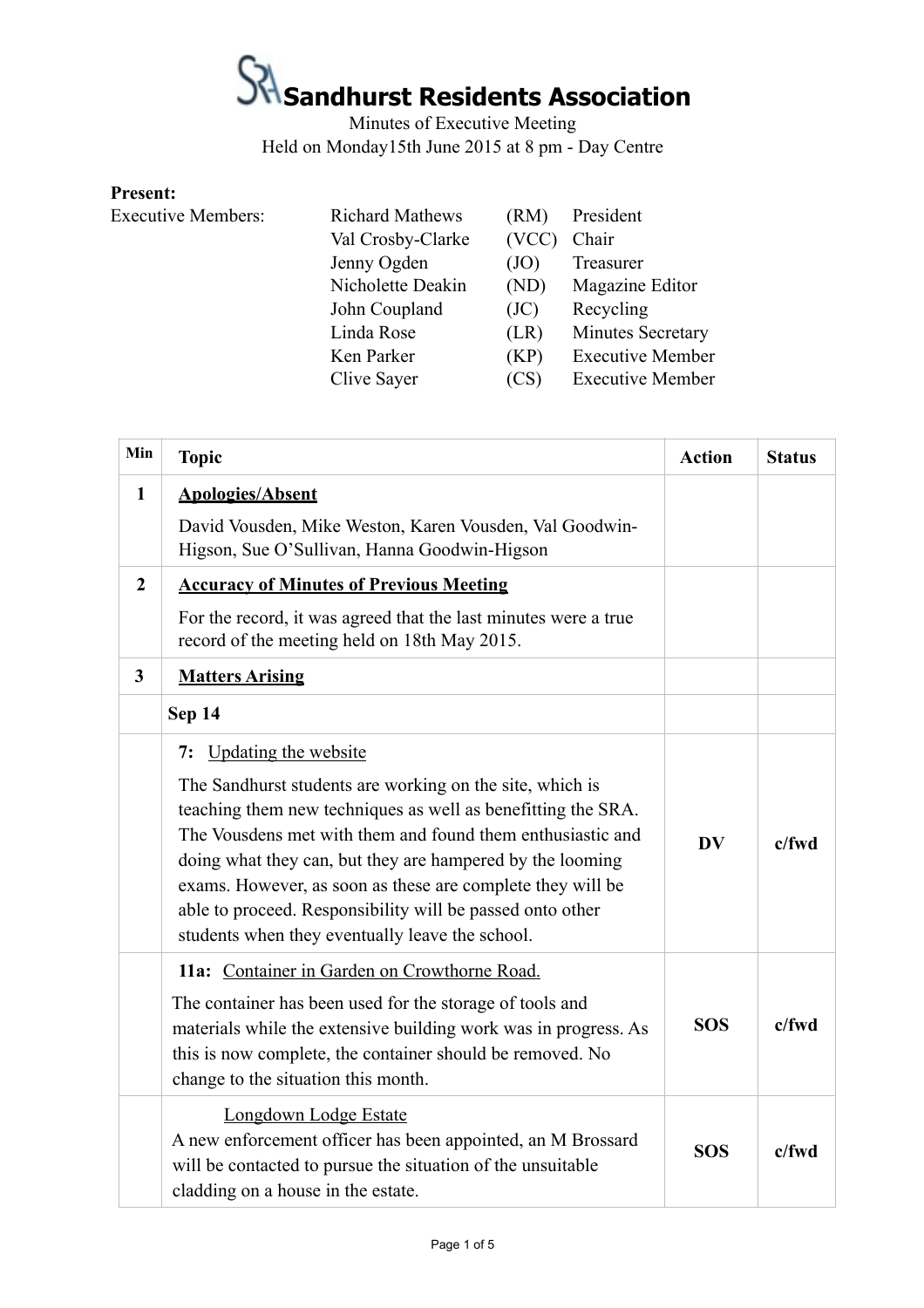Minutes of Executive Meeting Held on Monday15th June 2015 at 8 pm - Day Centre

| Min | <b>Topic</b>                                                                                                                                                                                                                                                                                                                                                                                                                                                                                 | <b>Action</b> | <b>Status</b> |
|-----|----------------------------------------------------------------------------------------------------------------------------------------------------------------------------------------------------------------------------------------------------------------------------------------------------------------------------------------------------------------------------------------------------------------------------------------------------------------------------------------------|---------------|---------------|
|     | <b>Oct 14</b>                                                                                                                                                                                                                                                                                                                                                                                                                                                                                |               |               |
|     | 11a Boots Pharmacy<br>DV would endeavour to obtain a copy of the minutes of the<br>meeting between Boots and SOPFG for circulation.<br>It was agreed that the service in Boots had improved over recent<br>times, but there is still more to do, particularly with regard to<br>repeat prescriptions and availability of drugs.                                                                                                                                                              | <b>DV</b>     | $c$ /fwd      |
|     | <b>Jan 15</b>                                                                                                                                                                                                                                                                                                                                                                                                                                                                                |               |               |
|     | 4a Insurance Policy<br>The existing policy has been renewed as there were difficulties<br>with new insurers who had concerns about our un-moderated<br>forum on the website. Given that we now have 12 months before<br>the next renewal we have more time to explore alternative<br>policies. The forum will be removed from the website.                                                                                                                                                   | <b>DV</b>     | $c$ /fwd      |
|     | Feb 15                                                                                                                                                                                                                                                                                                                                                                                                                                                                                       |               |               |
|     | 10a H4 Designations<br>DV had circulated details of the H4 designated areas. The<br>LLERA and a number of residents had written to complain about<br>4 Greenways because despite the enforcement officer being<br>informed about non-compliance of the developer with the<br>planning consent conditions nothing was being enforced. The<br>response from BFBC was that they were aware of the issue but<br>do not have enough staff. Another enforcement officer has now<br>been recruited. | <b>SOS</b>    | $c$ /fwd      |
|     | Mar <sub>15</sub>                                                                                                                                                                                                                                                                                                                                                                                                                                                                            |               |               |
|     | 11a Flooding on Shepherd's Meadow path.<br>The path on the East side of Shepherds Meadow is flooding and<br>needs reparation work. This is being looked at.                                                                                                                                                                                                                                                                                                                                  | $\mathbf{CS}$ | c/fwd         |
|     | Apr 15                                                                                                                                                                                                                                                                                                                                                                                                                                                                                       |               |               |
|     | <b>6a</b> The waiting list of advertisers has been exhausted. Some<br>existing contributors have given positive comments on the<br>effectiveness of advertising in the magazine, which were<br>included in the June issue.                                                                                                                                                                                                                                                                   | <b>VGH</b>    | <b>Closed</b> |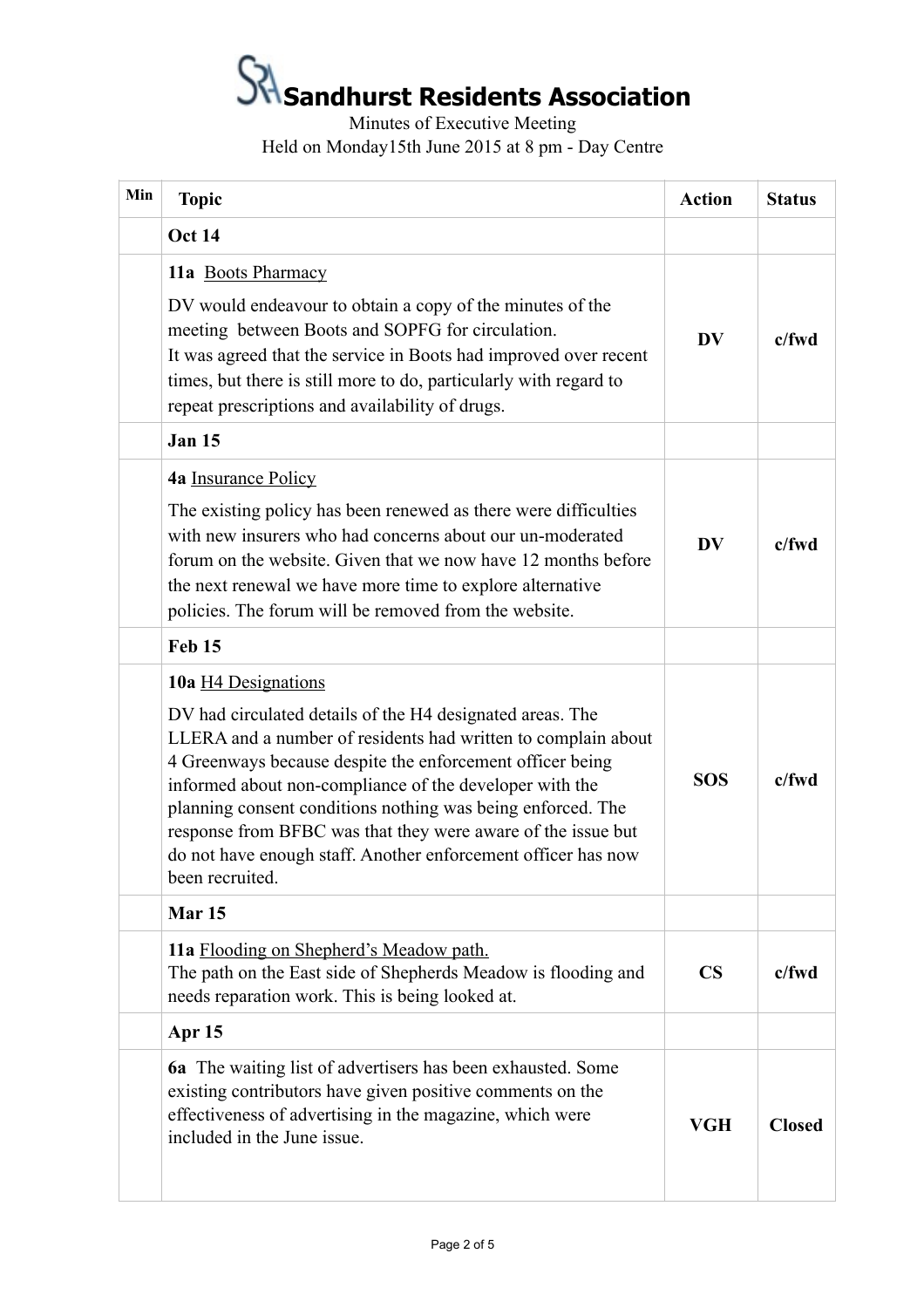Minutes of Executive Meeting Held on Monday15th June 2015 at 8 pm - Day Centre

| Min                     | <b>Topic</b>                                                                                                                                                                                                                                                                   | <b>Action</b> | <b>Status</b> |
|-------------------------|--------------------------------------------------------------------------------------------------------------------------------------------------------------------------------------------------------------------------------------------------------------------------------|---------------|---------------|
|                         | May 15                                                                                                                                                                                                                                                                         |               |               |
|                         | 5a Nepalese Appeal<br>This is against the remit for SRA donations, but, as we have<br>many Nepalese residents in the town it was agreed to donate<br>£500.00 to the cause. A cheque has been sent to the Disaster<br><b>Emergency Committee.</b><br>Proposed: SOS Seconded: MW | <b>JO</b>     | <b>Closed</b> |
|                         | 11a An invitation has been received to visit the Corps of Drums<br>at their new centre in the RMA. The Corps of Drums are very<br>busy this month, so Mark Saunders will supply a list of dates<br>when it would be suitable to visit.                                         | <b>ALL</b>    | <b>Closed</b> |
|                         | 11b A date of October 19th for the distributors' party was<br>agreed. Please make a note to ensure a good turn out of<br>committee members.                                                                                                                                    | <b>ALL</b>    | <b>Closed</b> |
| $\overline{\mathbf{4}}$ | <b>Treasurer's Report</b>                                                                                                                                                                                                                                                      |               |               |
|                         | Figures as at end May 2015                                                                                                                                                                                                                                                     |               |               |
|                         | <b>Current Account</b><br>8,488.53                                                                                                                                                                                                                                             |               |               |
|                         | <b>Reserve Account</b><br>28,389.31                                                                                                                                                                                                                                            |               |               |
|                         | <b>Total</b><br>£36,877.84                                                                                                                                                                                                                                                     |               |               |
|                         | The magazine printing price has increased slightly, but not<br>unreasonably.                                                                                                                                                                                                   |               |               |
| 4a                      | The excess in the Current account will be transferred to the<br>Reserve account.                                                                                                                                                                                               | JO            |               |
| 4 <sub>b</sub>          | The books are balanced ready for the AGM, just waiting for the<br>sign off from Karen.                                                                                                                                                                                         | JO            |               |
| 4c                      | Check that Karen's free advertisement is included in the next<br>magazine issue.                                                                                                                                                                                               | JO            |               |
| 5                       | <b>Donations</b>                                                                                                                                                                                                                                                               |               |               |
|                         | Nothing to report                                                                                                                                                                                                                                                              |               |               |
| 6                       | <b>Magazine</b>                                                                                                                                                                                                                                                                |               |               |
|                         | June's magazine was a very good issue with a lovely front cover<br>showing the carved tree trunks in Snaprails Park. The benches<br>have yet to be moved into position around the table made from<br>the remaining tree stump.                                                 |               |               |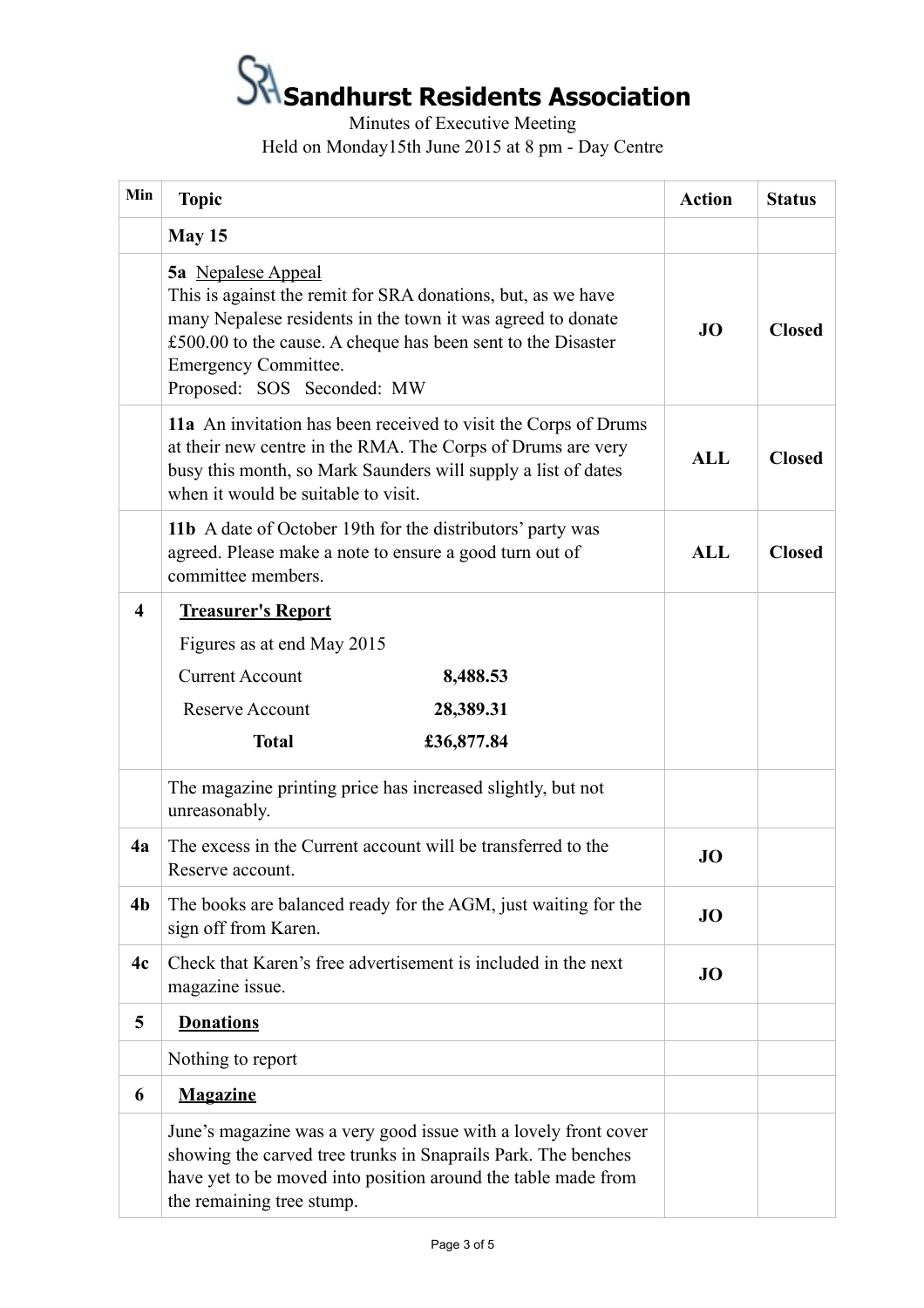Minutes of Executive Meeting Held on Monday15th June 2015 at 8 pm - Day Centre

| Min | <b>Topic</b>                                                                                                                                                         | <b>Action</b> | <b>Status</b> |
|-----|----------------------------------------------------------------------------------------------------------------------------------------------------------------------|---------------|---------------|
|     | Deadline dates for the September issue are:<br>Advertisements — 1st July<br>- 2nd August<br>Copy                                                                     |               |               |
| 7   | <b>Website</b>                                                                                                                                                       |               |               |
|     | Nothing to report                                                                                                                                                    |               |               |
| 8   | <b>Recycling</b><br>Nothing to report                                                                                                                                |               |               |
| 9   | Projects<br>Nothing to report                                                                                                                                        |               |               |
| 10  | <b>Planning Applications</b><br>A list of planning applications decided in May 2015 for all<br>wards in Sandhurst Town Council area is attached to these<br>minutes. |               |               |
| 10a | Search BFBC for any planning details for the development of<br>the Thompson's Garage site.                                                                           | LR            |               |
| 11  | AOB:                                                                                                                                                                 |               |               |
|     | ND will not be available for the AGM owing to family<br>commitments.                                                                                                 |               |               |
|     | The meeting closed at 9:30 hrs.                                                                                                                                      |               |               |